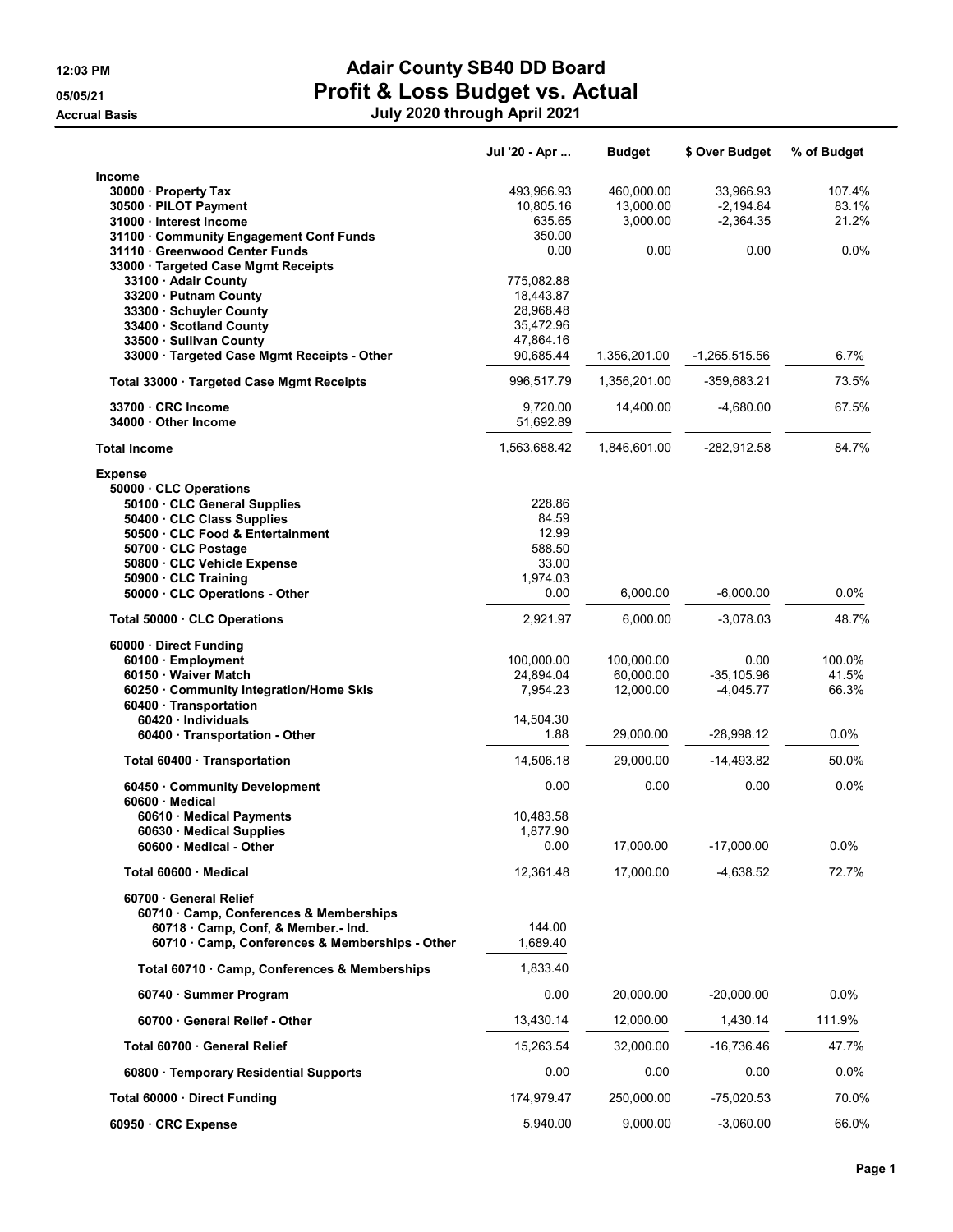## 12:03 PM **Adair County SB40 DD Board** 05/05/21 **Profit & Loss Budget vs. Actual** Accrual Basis July 2020 through April 2021

|                                                                                                                                                                                                                                      | Jul '20 - Apr                                           | <b>Budget</b>                               | \$ Over Budget                                        | % of Budget                    |
|--------------------------------------------------------------------------------------------------------------------------------------------------------------------------------------------------------------------------------------|---------------------------------------------------------|---------------------------------------------|-------------------------------------------------------|--------------------------------|
| 61000 · Funding to Other Counties<br>61100 · Funding to Putnam County<br>61200 · Funding to Schuyler County<br>61300 · Funding to Scotland County<br>61400 · Funding to Sullivan County<br>61000 · Funding to Other Counties - Other | 2,075.43<br>4,639.20<br>1,443.99<br>5,477.24<br>0.00    | 35,000.00                                   | $-35,000.00$                                          | $0.0\%$                        |
| Total 61000 · Funding to Other Counties                                                                                                                                                                                              | 13,635.86                                               | 35,000.00                                   | $-21,364.14$                                          | 39.0%                          |
| 70000 · Targeted Case Mgmt Expense<br>75000 · Sullivan County<br>75160 Translation Services                                                                                                                                          | 37.50                                                   |                                             |                                                       |                                |
|                                                                                                                                                                                                                                      | 37.50                                                   |                                             |                                                       |                                |
| Total 75000 · Sullivan County                                                                                                                                                                                                        |                                                         |                                             |                                                       |                                |
| Total 70000 · Targeted Case Mgmt Expense                                                                                                                                                                                             | 37.50                                                   |                                             |                                                       |                                |
| 80000 · Programming - Indirect<br>80500 Accreditation<br>81000 · Board Expense<br>82000 Governmental Relations<br>83000 Conferences/Workshops<br>83300 Conferences/Workshops-General<br>83000 Conferences/Workshops - Other          | 0.00<br>100.00<br>0.00<br>268.98<br>1,800.00            | 10,000.00<br>1,000.00<br>250.00<br>5,000.00 | $-10,000.00$<br>$-900.00$<br>$-250.00$<br>$-3,200.00$ | 0.0%<br>10.0%<br>0.0%<br>36.0% |
| Total 83000 · Conferences/Workshops                                                                                                                                                                                                  | 2,068.98                                                | 5,000.00                                    | -2,931.02                                             | 41.4%                          |
| 83500 Depreciation Expense                                                                                                                                                                                                           | 0.00                                                    | 50,000.00                                   | $-50,000.00$                                          | $0.0\%$                        |
| 84000 Dues and Memberships<br>85000 · Employee Travel<br>70400 · TCM Admin Mileage<br>71150 · TCM Adair Mileage<br>72150 · TCM Putnam Mileage<br>73150 · TCM Schuyler Mileage<br>74150 · TCM Scotland Mileage                        | 3,067.79<br>2.30<br>737.80<br>337.53<br>200.69<br>80.50 | 3,500.00                                    | -432.21                                               | 87.7%                          |
| 75150 · TCM Sullivan Mileage<br>85000 · Employee Travel - Other                                                                                                                                                                      | 382.39<br>257.26                                        | 24,000.00                                   | -23,742.74                                            | 1.1%                           |
| Total 85000 · Employee Travel                                                                                                                                                                                                        | 1,998.47                                                | 24,000.00                                   | $-22,001.53$                                          | 8.3%                           |
| 86000 · Insurance<br>86100 Directors & Officers<br>86300 · Property Insurance<br>86500 Workers' Compensation<br>86000 · Insurance - Other                                                                                            | 2,194.00<br>11,956.00<br>8,751.00<br>0.00               | 26,000.00                                   | $-26,000.00$                                          | $0.0\%$                        |
| Total 86000 · Insurance                                                                                                                                                                                                              | 22,901.00                                               | 26,000.00                                   | $-3,099.00$                                           | 88.1%                          |
| 87000 Office Expenses<br>87100 Office Supplies<br>87110 Office Supplies-Country Club<br>87120 Office Supplies-McPherson<br>87130 Office Supplies-PPE<br>87100 Office Supplies - Other                                                | 170.91<br>4,320.98<br>696.60<br>0.00                    | 8,000.00                                    | $-8,000.00$                                           | $0.0\%$                        |
| Total 87100 · Office Supplies                                                                                                                                                                                                        | 5,188.49                                                | 8,000.00                                    | $-2,811.51$                                           | 64.9%                          |
| 87200 · Postage<br>87210 Postage-General<br>87220 Postage-TCM<br>87200 · Postage - Other                                                                                                                                             | 623.30<br>1,010.44<br>0.00                              | 1,750.00                                    | $-1,750.00$                                           | $0.0\%$                        |
| Total 87200 · Postage                                                                                                                                                                                                                | 1,633.74                                                | 1,750.00                                    | $-116.26$                                             | 93.4%                          |
| 87300 · Advertising/Marketing                                                                                                                                                                                                        | 0.00                                                    | 1,000.00                                    | $-1,000.00$                                           | $0.0\%$                        |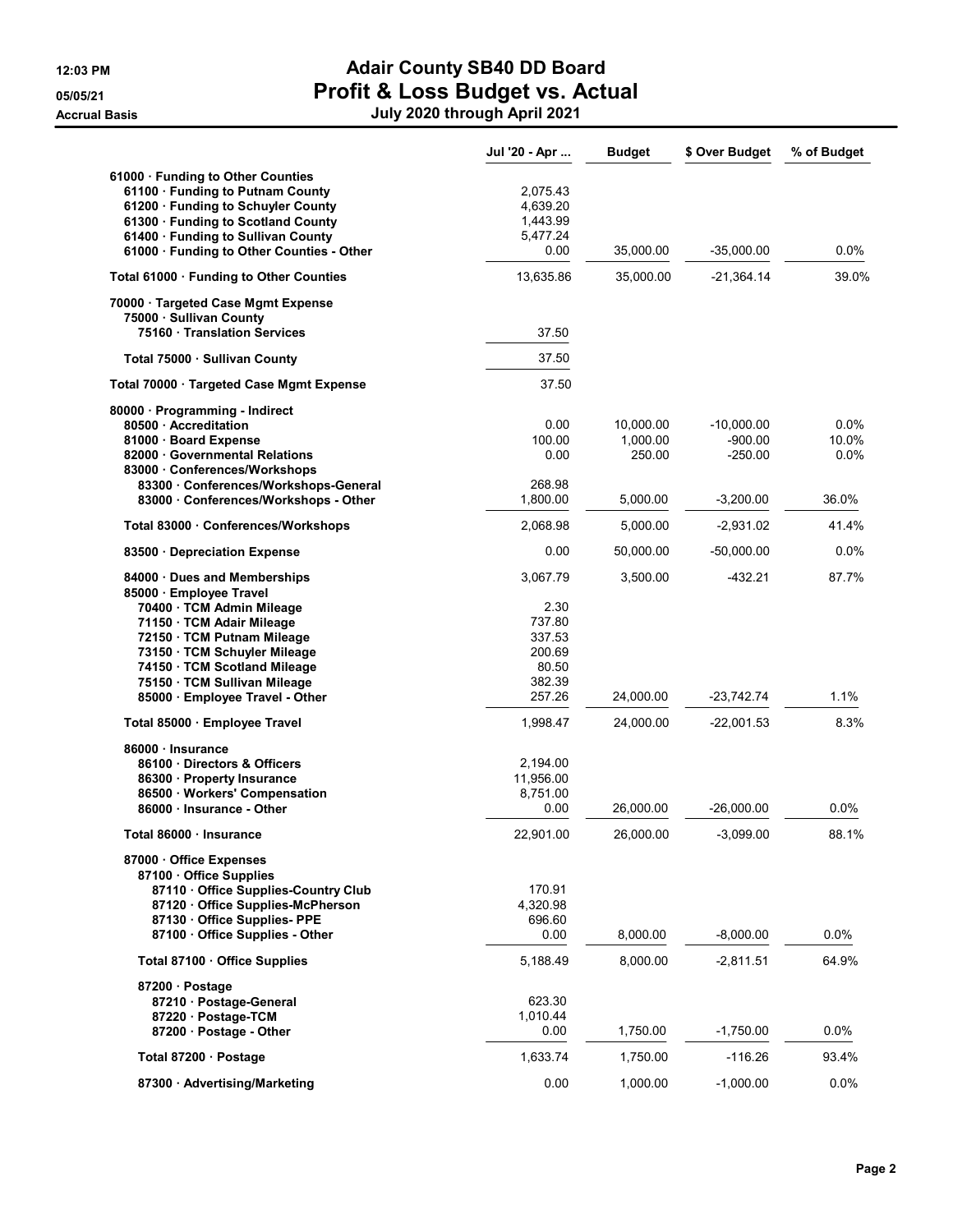## 12:03 PM **Adair County SB40 DD Board** 05/05/21 **Profit & Loss Budget vs. Actual** Accrual Basis July 2020 through April 2021

|                                                                                                      | Jul '20 - Apr        | <b>Budget</b> | \$ Over Budget  | % of Budget |
|------------------------------------------------------------------------------------------------------|----------------------|---------------|-----------------|-------------|
| 87400 Copier                                                                                         |                      |               |                 |             |
| 87420 Copier-McPherson                                                                               | 442.32<br>0.00       |               |                 |             |
| 87400 Copier - Other                                                                                 |                      | 4,000.00      | $-4,000.00$     | $0.0\%$     |
| Total 87400 Copier                                                                                   | 442.32               | 4,000.00      | $-3,557.68$     | 11.1%       |
| 87450 · Employee Retention/Appreciation<br>87700 Building Maintenance<br>87710 Janitorial            | 933.56               | 2,000.00      | $-1,066.44$     | 46.7%       |
| 87711 · Janitorial-Country Club<br>87712 Janitorial-McPherson                                        | 1,535.24<br>2,534.59 |               |                 |             |
| Total 87710 · Janitorial                                                                             | 4,069.83             |               |                 |             |
| 87715 · Elevator/Lift Expense<br>87720 Lawn Care                                                     | 640.00               |               |                 |             |
| 87721 Lawn Care-Country Club<br>87722 Lawn Care-McPherson                                            | 845.00<br>240.00     |               |                 |             |
| Total 87720 · Lawn Care                                                                              | 1,085.00             |               |                 |             |
| 87730 · Snow Removal                                                                                 |                      |               |                 |             |
| 87731 Snow Removal-Country Club                                                                      | 2,330.00             |               |                 |             |
| 87732 · Snow Removal-McPherson                                                                       | 2,095.00             |               |                 |             |
| 87730 · Snow Removal - Other                                                                         | 100.00               |               |                 |             |
| Total 87730 · Snow Removal                                                                           | 4,525.00             |               |                 |             |
| 87700 · Building Maintenance - Other                                                                 | 0.00                 | 16,000.00     | $-16,000.00$    | 0.0%        |
| Total 87700 · Building Maintenance                                                                   | 10,319.83            | 16,000.00     | -5,680.17       | 64.5%       |
| 87800 · Software & Technology<br>87810 · Soft & Tech-Country Club<br>87830 · Soft & Tech- Managed IT | 132.00<br>30,572.43  |               |                 |             |
| 87800 · Software & Technology - Other                                                                | 17,041.85            | 60,000.00     | -42,958.15      | 28.4%       |
| Total 87800 · Software & Technology                                                                  | 47,746.28            | 60,000.00     | $-12,253.72$    | 79.6%       |
| 87900 · Representative Payee Expense                                                                 | 729.01               |               |                 |             |
| Total 87000 · Office Expenses                                                                        | 66,993.23            | 92,750.00     | $-25,756.77$    | 72.2%       |
| 87500 · Personnel                                                                                    |                      |               |                 |             |
| 51000 CLC Personnel<br>51100 CLC Center Salary Expense                                               | 43,002.44            |               |                 |             |
|                                                                                                      |                      |               |                 |             |
| Total 51000 · CLC Personnel                                                                          | 43,002.44            |               |                 |             |
| 66000 · Payroll Expenses                                                                             |                      |               |                 |             |
| 66500 · Salary Sick<br>66600 · FCCRA Leave                                                           | 26,600.17<br>134.26  |               |                 |             |
| 66700 · Salary Vacation                                                                              | 39,769.96            |               |                 |             |
| 66000 · Payroll Expenses - Other                                                                     | 70,451.71            |               |                 |             |
| Total 66000 · Payroll Expenses                                                                       | 136,956.10           |               |                 |             |
| 70300 · TCM Admin Salary                                                                             | 68,772.14            |               |                 |             |
| 71110 · TCM Adair Salary Expense                                                                     | 274,424.04           |               |                 |             |
| 71115 · TCM Adair Overtime                                                                           | 601.52               |               |                 |             |
| 72110 · TCM Putnam Salary Expense                                                                    | 18,525.63            |               |                 |             |
| 73110 · TCM Schuyler Salary Expense                                                                  | 29,850.73            |               |                 |             |
| 74110 · TCM Scotland Salary Expense                                                                  | 14,132.45            |               |                 |             |
| 75110 · TCM Sullivan Salary Expense                                                                  | 33,642.67            |               |                 |             |
| 87510 · Salary Expense                                                                               | 172,005.06           |               |                 |             |
| 87540 Employee Benefits                                                                              | 270,136.64           |               |                 |             |
| 87550 · Unemployment Tax                                                                             | 898.00               |               |                 |             |
| 87500 · Personnel - Other                                                                            | 0.00                 | 1,290,418.80  | $-1,290,418.80$ | $0.0\%$     |
| Total 87500 · Personnel                                                                              | 1,062,947.42         | 1,290,418.80  | -227,471.38     | 82.4%       |